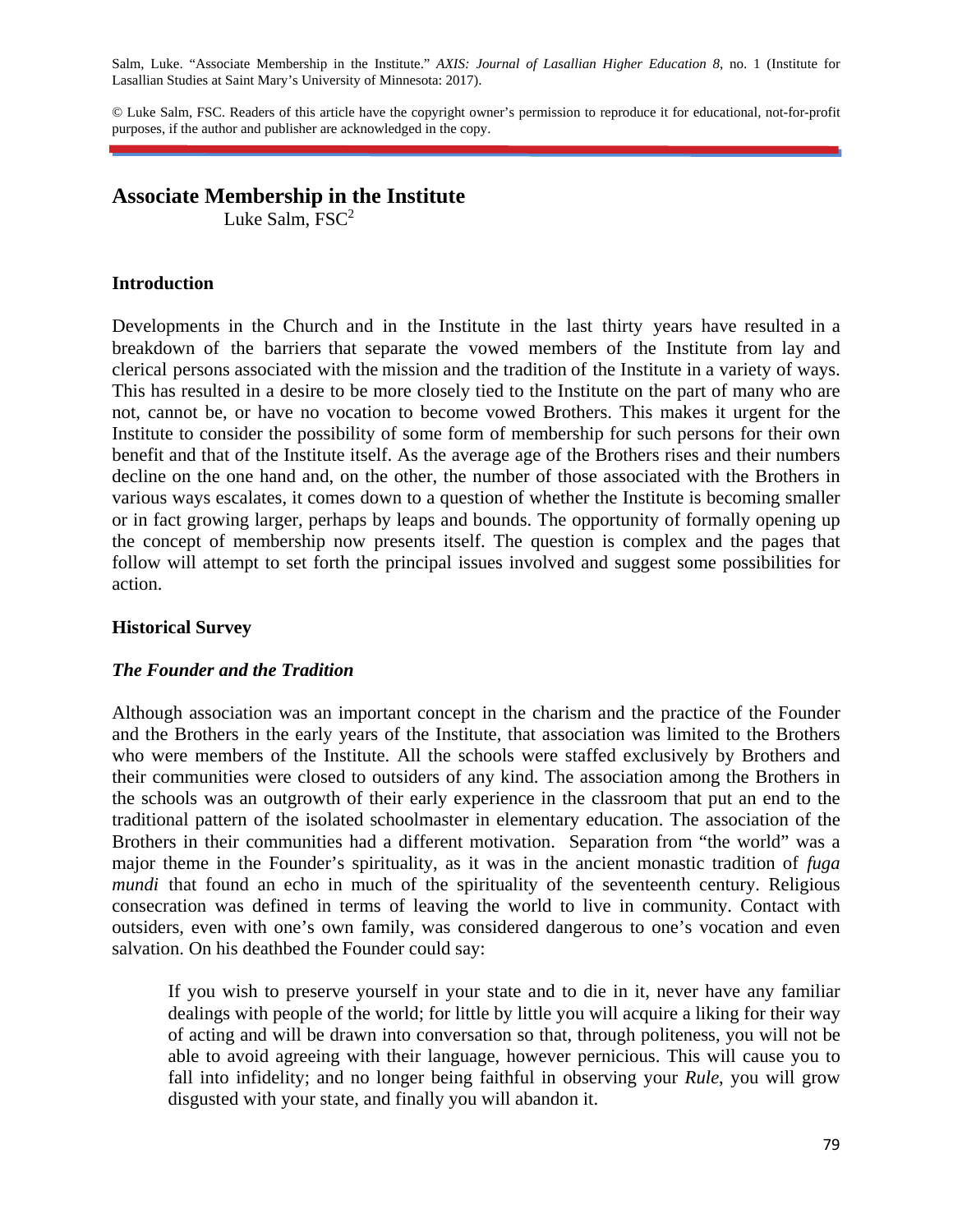Much as that attitude was a reflection of the times, there were other aspects to the Founder's creative achievement that carried the seeds of a greater openness to bear full fruit, perhaps, only in our own time. For one thing, the Brothers were not and were never to be priests. Their exclusively lay status, albeit in a religious community, established a permanent bond with the laity who today are emerging as a dynamic force for Church renewal. The exclusion of the Brothers from the priesthood had two effects: it removed the Brothers from clerical privilege and lifestyle while, at the same time, creating the need for relationships with clerics as chaplains, confessors, patrons and sometimes the owners and sponsors of the educational establishments where the Brothers worked.

It was their religious character that differentiated the Brothers from both seculars and clerics. But even here, the Founder did not set out to found a religious order in the traditional and canonical sense. In his lifetime he did not pursue either legal incorporation or papal approval for his distinctive community. The Brothers were free to remain in the Institute with or without vows; the early Brothers pronounced three vows: a vow of association to conduct gratuitous schools, a vow of stability, and a vow of obedience. These were not the vows traditional in the monastic and mendicant orders, but vows oriented to the educational mission, its flexibility and coherence, and its only guarantee of permanence. Even the habit was designed originally to distinguish the Brothers not only from seculars and priests but also from the monastic congregations. This new way of living a religious life in community, without the pretensions or restrictions of either the clerical or the monastic state, provides a basis in the Lasallian tradition for a more open relationship with those who share the educational mission.

It was, however, the separation from the world and the restriction of association to the Brothers that remained the official attitude and practice of the Institute well into the twentieth century. Beginning in the nineteenth century in the schools, however, new apostolic initiatives in the field of education, now exercised worldwide in varied cultural contexts, led to increasing but reluctant employment of lay persons in the Lasallian enterprise. Even as late as the General Chapter of 1946 this could be described as a "necessary evil." However, no such compromises were made in the practice of religious and community life. In fact, the nineteenth century saw an increasing absorption into the Institute of a monastic kind of spirituality. Monastic authors served as sources for spiritual reading and meditation. The Superiors followed the lead of Roman authority as it encouraged a kind of homogenization of religious life, minimizing the distinctive elements in the founding charism, and defining religious life, in the terms of the 1917 *Code of Canon Law*, as a fixed state expressed in the vows of poverty, chastity, and obedience.

The result was a growing dichotomy between the apostolic ministry and religious living in community: the one diversified, contemporary, turned outward and open to change; the other uniform, antiquated, turned inward, and fixed. In the process, the integration that De La Salle espoused between "the duties of state" and "concern for salvation" was compromised. The effect of preserving out of context the letter of some of the Founder's policies and practices, was to sacrifice the Founder's spirit or, better, his spirituality, his apostolic spirituality, his "mystical realism," as it has been called. Sacrificed, too, was the integrity of the Brother's vocation, even to the point of considering the ministry to his students and his collaboration with his lay colleagues as a distraction from leading an authentic religious life. A Brother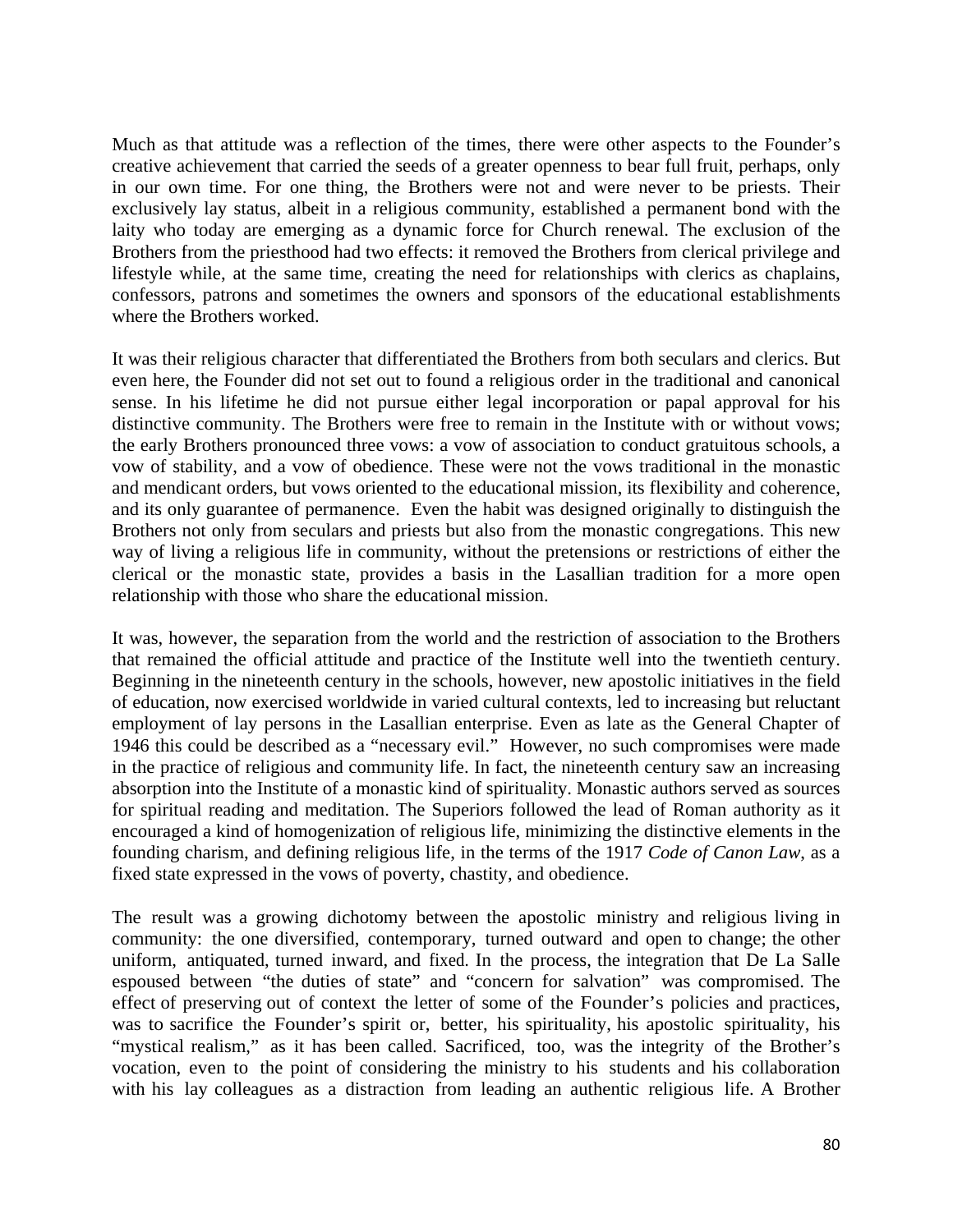was expected to be attuned to the contemporary world in the school and conform in community to a spirituality and lifestyle inherited from a remote century.

Over the course of the centuries, modifications in the religious habit of the Brothers – the lengthened soutane, abandonment of the wide-brim hat first for the tricorn and then the narrowbrim Roman clerical hat, a lighter mantle, and prominence for the calotte – all tended to blur the distinctiveness of the Brother's habit – and consequent self-understanding – from that of clerics and other religious congregations.

In another direction, during the nineteenth century the Institute began to recognize its dependence on external persons by creating the category of Affiliated members, most often conferred on prominent benefactors, especially among the clergy, medical doctors, and providers of financial support. Affiliated members, and later those officially recognized as Benefactors, did not necessarily or usually become direct and ongoing participants in the Institute's educational ministry, or its community life and spirituality. Considered as such, this "award" entailed no special obligations and focused for the most part on spiritual benefits both during life and especially after death. At least this was an admission that the Institute was not self-sufficient nor did it have a control over every aspect of its mission and the needs of its personnel.

#### *Transition and Renewal Prompted by the Second Vatican Council*

The worldwide dislocations, both geographical and psychological, occasioned by World War II had its impact on Church life in general and religious life in particular some twenty years later with Pope John XXIII and the Second Vatican Council. It became the responsibility of the successive General Chapters to apply to the Institute the call for liturgical and biblical renewal, the opening of the Church to the realities of the modem world, the recognition of the role of the laity in Church life and their call to holiness, and the renewal of religious life by a return to the Gospel and the charism of the Founder, as well as unprecedented attention to the signs of the times. Fortunately, the Institute had a head start with scholarly studies of the Founder's charism already underway, Brothers being trained in scripture studies and theology, and a committee in place to undertake a thorough revision of the *Rule*. This preparation made it possible for the Institute in the General Chapters after the Second Vatican Council to open itself to the wider world around it, especially to those who wanted a greater share in the mission and in the inheritance of John Baptist de La Salle. It will be useful then, to trace briefly the decisions of the successive General Chapters relating to this unprecedented movement outward.

### *The Open Stance of Recent General Chapters*

### *The 39th General Chapter (1966-1967)*

In many ways the renewal 39<sup>th</sup> General Chapter represented a moment of discontinuity in the history of the Institute. Bypassing the traditions of the recent past, the Chapter tried to recover the dynamism of the original foundation in an effort to integrate the charism and vision of the Founder with the situation and opportunities of the contemporary world. In the process, it became possible to separate out from the Founder's writings and experience, those elements that had permanent value and those that were historically and culturally conditioned by the situation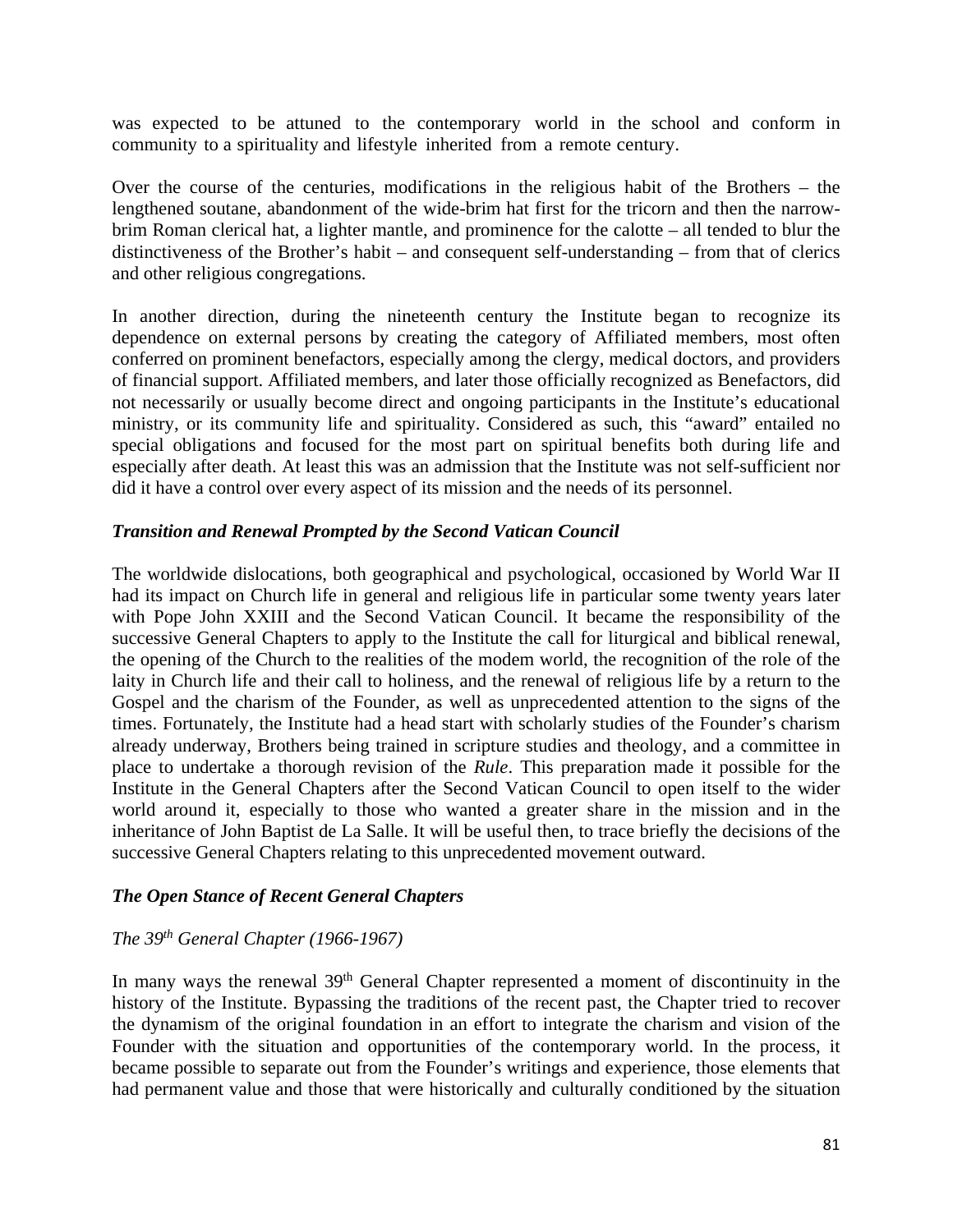in seventeenth-century France. This was nowhere more evident than in the Institute's new openness to the world outside itself.

The foundational capitular declaration entitled *The Brother of the Christian Schools in the World Today* underlined the importance of integrating the religious and community life of the Brothers with their educational apostolate. It urged that communities be prepared to respond to the needs of people, to see the signs of God present in the world, and to overcome the risk of being closed in on themselves. It also urged the schools to be open to the life of the world and the Church. Among other new initiatives, the *Declaration* affirmed the positive contribution of lay colleagues in the Brothers' schools and opened up the possibility for Brothers to teach in schools not directed by the Institute. After extended debate, the Chapter accepted and endorsed the reality of co-educational Lasallian institutions. A provisional *Rule* was adopted that eschewed legalisms in favor of an appeal to values derived from the Gospel and the Founder's charism and adapted to the lived experience of the Institute incarnated in a variety of cultures. A new *Book of Government* established structures of subsidiarity to make adaptations possible on the local level. In short, the Institute began to realize that it could no longer operate in isolation or impose global uniformity if its mission were to be effective in the contemporary world.

#### *The 40th General Chapter (1976)*

The principal preoccupations of the 1976 Chapter were two: first, a more thorough overhaul of governmental structures than had been possible ten years earlier, a process that resulted in a totally new *Book of Government*; second, how to understand religious consecration and the vows in the light of the large numbers of dispensations from vows and departures that followed the shock of renewal, a process that, for various reasons, resulted in nothing very conclusive. But there was another concern that surfaced in the Chapter that was barely noticed at the time.

By 1976 the Chapter was able to take notice of initiatives that were taking place, apart from Institute control, among the former students and the present associates of the Brothers. In the very climate where the number of Brothers was declining there was noted an astounding increase of activity and commitment to Lasallian education on the part of lay persons, especially former students of the Brothers. Among many such movements of a local or regional character, there were two of international proportions that the Chapter was asked to consider. One was the World Federation of Lasallian Alumni (ex-alumni is the term in Europe where enrolled students are called alumni); the other was the *Signum Fidei* movement.

The movement to organize the worldwide Lasallian alumni associations began as early as 1958 during the International Exhibition held that year in Brussels focused on science and technology. The twenty three Lasallian delegations set the stage for the formation of the World Federation of Former Students of the Brothers. The statutes were approved at the 2<sup>nd</sup> World Congress held in Rome in 1960 with thirty six delegations present. The 3rd World Congress held at Barcelona in 1965 drew over 2,000 alumni from fifty countries as well as many Brothers including Brother Nicet, the Superior General. There were 1,300 present at the World Congress at Montreal in 1967, with Superior General Brother Charles Henry presiding. Brother Pablo, then Vicar General, attended the 5<sup>th</sup> Congress at Buenos Aires in 1972 with 2,500 in attendance. This Congress was notable for the number of young people present, who soon formed themselves into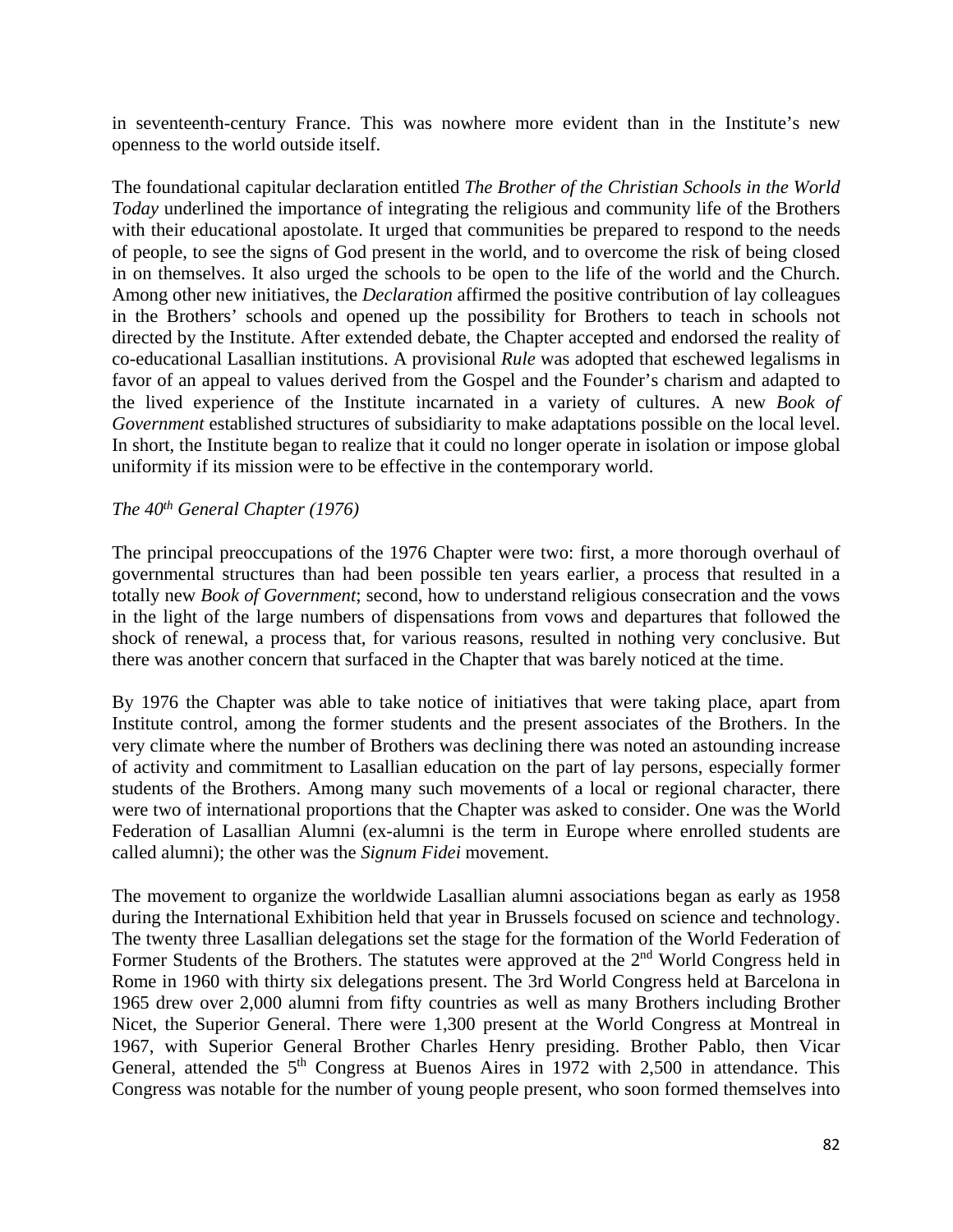the International Union of Young Lasallians. The initiative and organization of these Congresses, as well as the gatherings held by the related local and regional associations, was largely the work of the lay participants themselves. What had begun as a federation of associations of former students would from now on be known as the International Lasallian Confederation.

Aware of the significance of these movements, Brother Charles Henry took the initiative to form a "Mixed Committee," as it was called. This was composed of five Brothers (three of them Assistant Superior Generals) and four lay leaders of the associations. The committee presented its report on the Chapter floor, noting that "not only are former students members [of the Federation], but also the lay teachers, parents of the boys, young people of both sexes, pupils in their last year and all those interested in the Christian Schools." The report asks the Institute "to consider the associations as a specific field of the apostolic mission and to work for the promotion of a more intense Christian and apostolic life in its members in keeping with the degrees of personal commitment of the associates, a commitment ranging from a constant attitude of cordial sympathy to the total gift of self for the better service of Christian education." In this report and in all the activities of the association there is expressed a strong desire, not only to be recognized as participants in the educational mission, but also to integrate the apostolate with a living spirituality in the spirit of De La Salle.<sup>3</sup>

A second group that had emerged during the ten-year interval between General Chapters had been founded by Brother Paulus Adams, the Belgian Assistant Superior General, and had adopted the name *Signum Fidei*. Unlike the associations, membership in this group demanded a high degree of commitment in all its members. Its members "seek a spirituality based on that of Saint John Baptist de La Salle. They want a Lasallian way of life to turn themselves into a better sign of faith in their respective walks of life." They are aware that the spirit calls them "to bind themselves by a special vow to undertake, animate, and defend a spiritual education by all means available, and especially by the testimony of a personal consecrated life ... Members are … people in the most diverse professions and different walks of life; men and women, married and single, adults and adolescents."<sup>4</sup> In some ways this movement began to resemble either a kind of "Third Order" related to the Institute or, better perhaps, a Secular Institute derived from the Brothers' Institute, similar to that of the Union of Catechists of Jesus Crucified and Mary Immaculate founded by Brother Teodoreto in Milan, formally recognized as a canonical Secular Institute in 1949.

The General Chapter witnessed an impressive ceremony as twelve members of *Signum Fidei* made their act of consecration during a Eucharistic celebration at which all the capitulants were present. The group comprised three married couples, four laymen, one laywoman, and a priest. Five were from Spain, three from Belgium, two from Italy, and the laywoman was from France. It is worth quoting their act of consecration to see the possibilities for developing degrees of association with the Institute:

Most Holy Trinity, Father, Son and Holy Spirit, prostrate with most profound respect before your infinite and adorable majesty, I consecrate myself entirely to you to procure your glory as far as I am able and as you will require of me.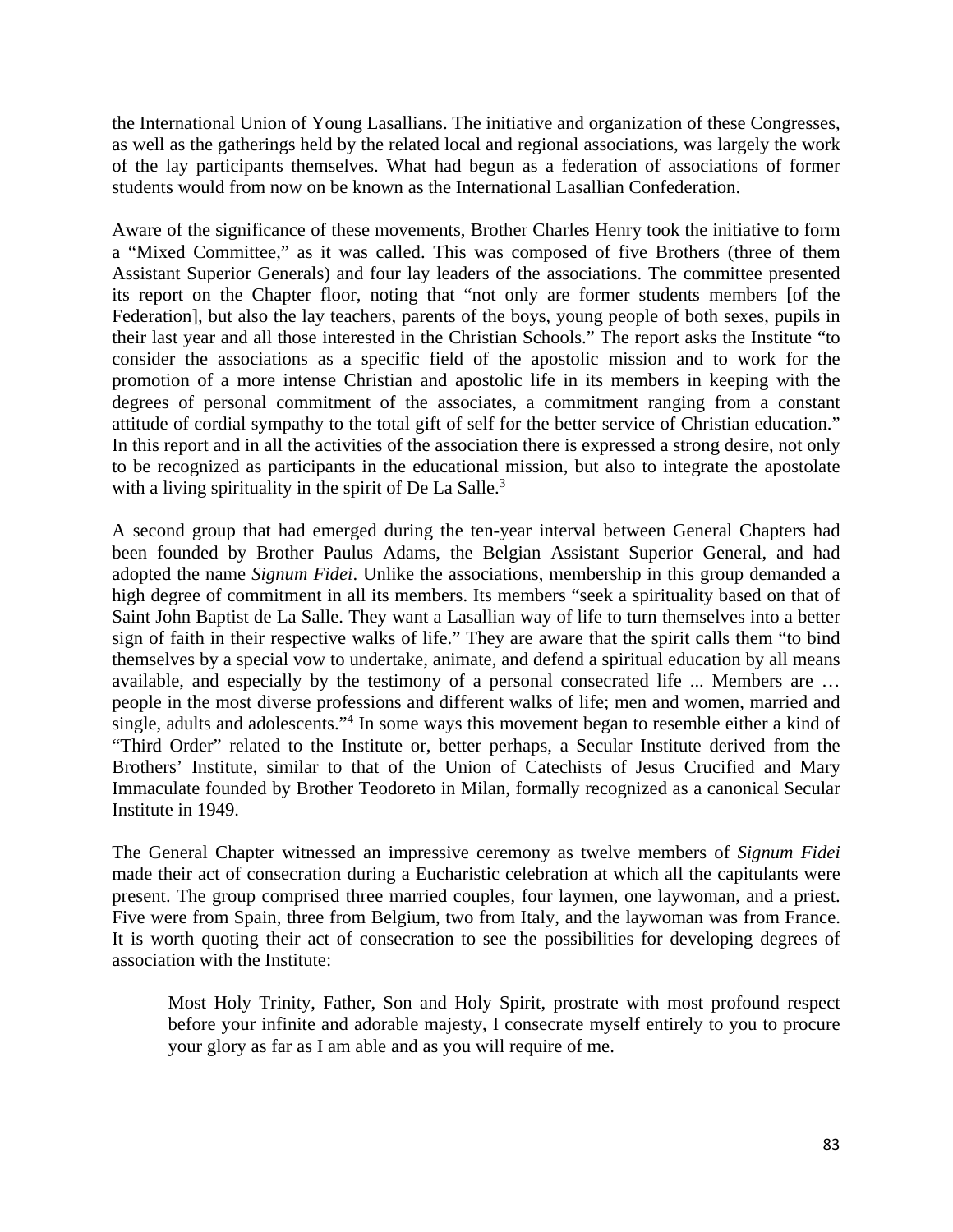For which purpose I unite myself to the members of *Signum Fidei* to promote, sustain, and defend with them an integrated education founded on the person of Christ, in favor of young people and especially for those furthest removed from salvation in the spirit of Saint John Baptist de La Salle.

I intend to manifest this promise in an educational scheme for the realization of which I will work either alone or with a group by all the means in my power, with the help of the Holy Spirit and following the example of the Virgin Mary.

I promise to make the Gospel and its law of love the supreme rule of my whole life. And therefore agree to follow the Way of Life of the *Signum Fidei* association to which I firmly hold. Rome 5 June 1976.

The presentation to the Chapter by the "Mixed Committee" and the *Signum Fidei* both occurred on the same day. It must be said that, preoccupied with important issues still to be addressed in the short time remaining, the capitulants seemed to consider these sessions as an interesting diversion but without significant impact on the business of the Chapter itself. At that moment in history, the shortage of Brothers and the advancing age of the membership, although considered alarming, had not yet become sufficiently acute to motivate a search for alternatives to renewed efforts for vocations to the Institute. The delegates from the United States in particular were inclined to view these associations as designed for and relative to European cultures and not likely to find enthusiastic response among the Brothers in the United States. However, the Brothers who had been promoting and accompanying these associations, found encouragement to work for the growth of these movements. Brother Pablo, the Superior General, very soon after the close of the General Chapter that elected him, lent his support and his presence to the  $6<sup>th</sup>$ World Congress held at Malta in August 1976. From this time on, the Spanish, under the moderatorship of Brother Manuel Olivé, assumed a leadership role in the Lasallian associations.

Meanwhile a development, circumscribed locally but with a wider potential, was the attempt in France to found a Lasallian Third Order that had as its objectives a close structural union with the Institute and the school; sharing in the Brothers' mission; living in an "open," i.e. mixed, community; and an adequate form of consecration.

From that time on the expression "the Lasallian Family" began to enjoy currency in Institute literature and dialogue.

### *The 41st General Chapter (1986)*

The principal business before the 1986 Chapter was the adoption of a definitive version of the *Rule* after revisions made in the light of the required twenty years of experience with a provisional text. In the chapter of the revised *Rule* on the "Mission of the Institute" there is a section on the shared mission affirming that the Brothers "gladly" associate lay persons with them in the educational mission, that they co-operate in forming Christian teachers, that in the educational community "all the functions, including positions of responsibility are shared." The Brothers are to offer to those who desire it a more intensified sharing of Lasallian spirituality, "encouraging such persons to make a more specific apostolic commitment."5 In the chapter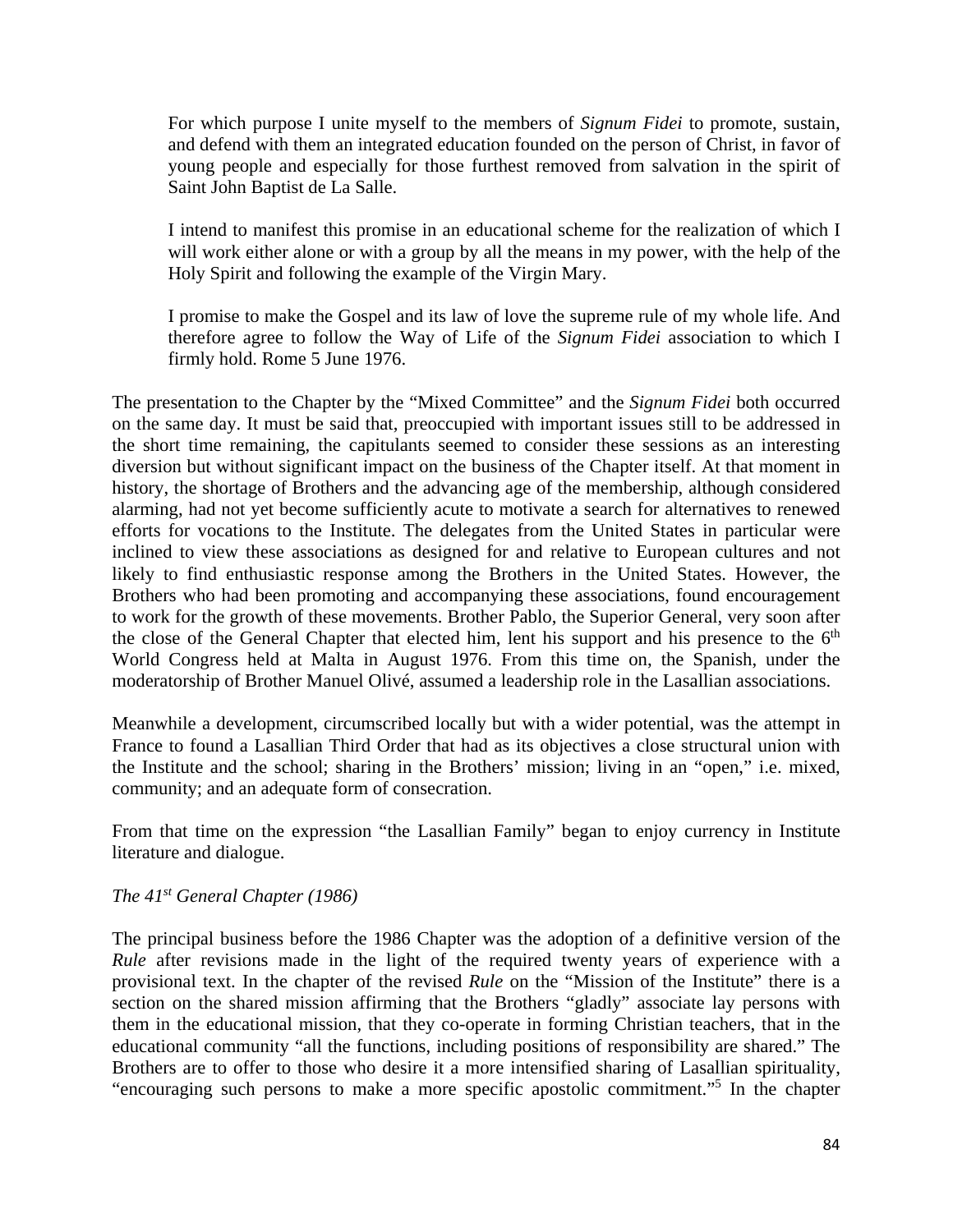entitled "The Vitality of the Institute," a lengthy article sees the growth of the various Lasallian movements as "a grace from God," and recognizes that the Institute can "associate with itself lay people who want to lead the life of perfection that the Gospel demands, by living according to the spirit of the Institute and by participation in its mission. The Institute is to help these persons and movements "achieve their proper autonomy" while it "creates appropriate ties with them."

After the body of the Chapter, acting through the various commissions, had made its contribution to the revision of the *Rule*, the *Rule* Commission was entrusted with preparing the final text. The rest of the capitulants were formed into new commissions to deal with topics that had surfaced to be addressed as needed. One of these topics concerned the Lasallian family.

A message to the Lasallian Family was hastily put together and passed by the Chapter after much discussion. The General Council was entrusted with the task of developing a more thoroughly researched and nuanced message, which was published in February 1989.

These "messages" reveal how complex the reality called the Lasallian Family had become, a "family" including the Brothers, members of educational communities, women's groups (Lasallian Sisters), lay groups inspired by the Founder, young Lasallians, parents, students, friends, especially Affiliated members and Benefactors, as well as the local and international Lasallian federations. In this diversity, there were two major tendencies that surfaced in the associated groups: one based on sharing the mission either directly or indirectly; the other, while also devoted to the mission, expressing a desire for closer union with the Institute, for a more intense community and spiritual life expressed in some form of consecration. These developments raised concerns about the role of the Brothers and the leadership in the Institute, the unique character of the Brothers' vocation, traditional norms of religious community life as contrasted with the lifestyle of apostolic communities composed of men and women, religious and lay persons.

In the face of all this complexity the messages have a tentative tone. The stress is on recognizing and preserving diversity while aiming for cooperation in association; leaving the organizational initiative to the associations, while promising Institute help and support when requested; making available to everyone the various programs in Lasallian studies and formation; and greater initiative and cooperation at the local level.

Another significant decision of the 1986 General Chapter was to restore the language of the foundational Brothers' vow of association in a renewed form as "association for the service of the poor through education." Post-capitular reflection and discussions began to raise the question of whether the "together and by association" in the vow formula should be restricted to the Brothers or, as many urged, was a reality describing the relationship between the Brothers and those with whom they share the Lasallian mission. Could persons who are not Brothers but seem gifted with some sort of Lasallian vocation express their own commitment in the same language? In this way the language of association began to be tied to Lasallian Family issues.

These General Chapter documents and decisions contributed significantly to the growth of the various Lasallian movements that were already underway. Brother Genaro Sáenz, the newly elected Vicar General, took an official and personal interest in strengthening the Lasallian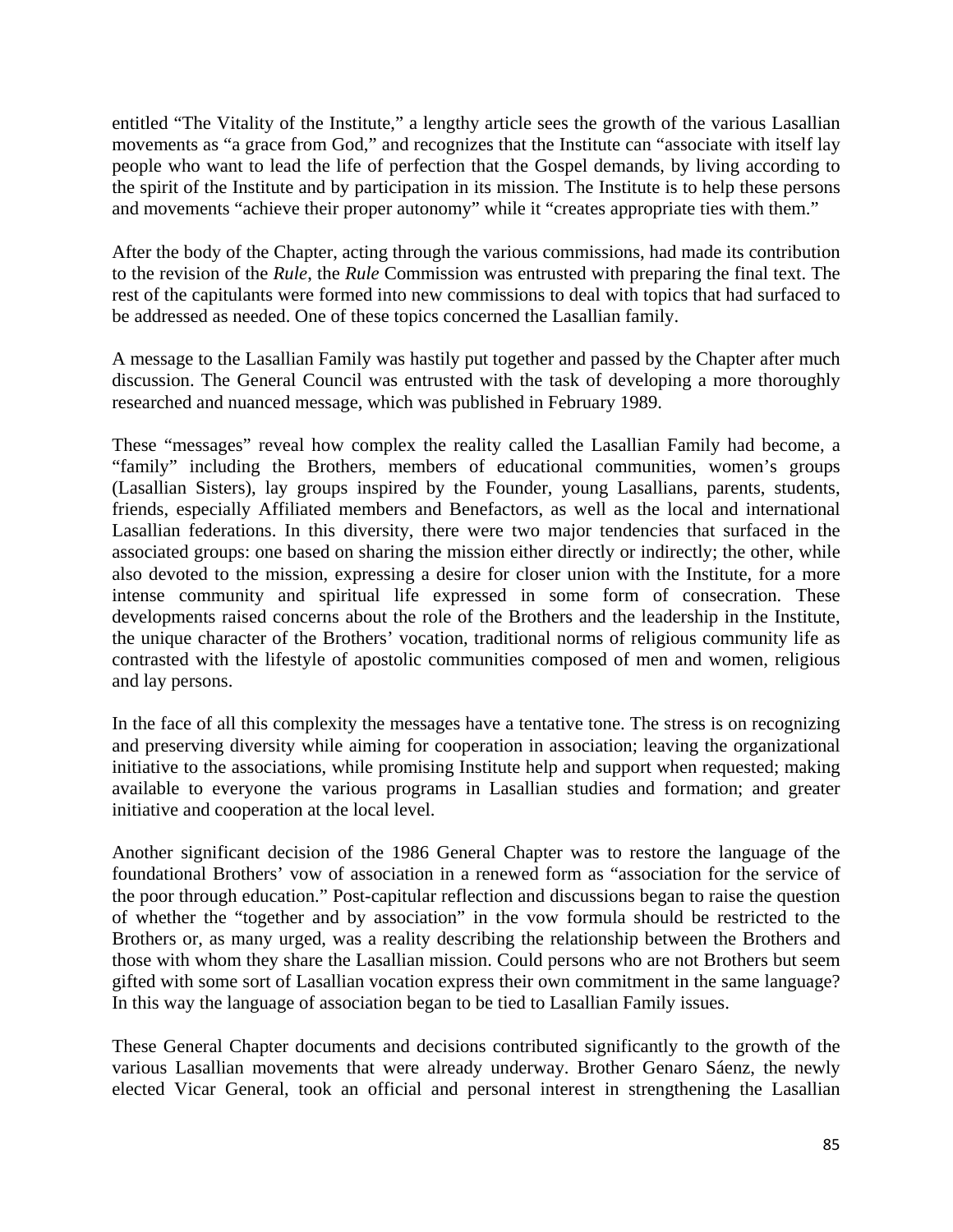Family movements, especially in Italy and in the Latin countries. In the Philippines, the *Signum Fidei* movement took hold and emerged as the center of growth for these groups of committed and consecrated lay associates. In addition to the Guadalupanas Lasallian Sisters founded in Mexico, similar groups of Sisters were formed in Thailand and Vietnam. The Institute of Brothers could no longer ignore the reality of their association in a worldwide Lasallian Family of diverse persons and groups in a diversity of cultures.

The new reality was made graphically evident in a video produced by the Pacific-Asian Region in which Buddhists, both men and women, were shown actively engaged with the Brothers in the Lasallian mission and equally committed to a spirituality integrating Lasallian elements with their own religious traditions. This video, directed by Brother Michael Rapatan, was viewed widely just prior to the upcoming General Chapter, not only in the PARC Region, but in Rome and other Lasallian centers. It had a profound impact on all those who saw it and was not without influence on the delegates to the 1993 General Chapter.

### *The 42nd General Chapter (1993)*

As soon as the Preparatory Commission had decided that the theme of the 42<sup>nd</sup> General Chapter would be the Lasallian mission, it became evident that it would be impossible to do justice to such a theme without the participation of the colleagues who share the mission with the Brothers. Accordingly, a representative group of twenty "consultants" as they were called, men and women from all over the world, were invited to share in the deliberations, the community and prayer life of the capitulants, during the two weeks that the mission of the Institute was at the center of the agenda. This was a vivid experience of how far the Institute had come in its recognition of its own dependence on lay associates, as well as a chance to see first-hand the genuine commitment to association in mission and to Lasallian spirituality on the part of the "partners" represented by this group. One of them described the movement to closer association as "irresistible and irreversible." The consultants made clear that they understood that sharing the mission would involve more than an auxiliary involvement or token presence in the mission. Sharing the mission would have to involve sharing in all the stages that make mission effective: planning, decision-making, implementation, and evaluation.

After the departure of the consultants, a special commission of Brother capitulants was established to draw up a report to the General Chapter on shared mission and a message on shared mission addressed to the entire Lasallian Family. It soon became clear that there were unresolved problems in the all-inclusive concept of a Lasallian Family that could embrace diverse groups all the way from student organizations to the communities of *Signum Fidei*.

Besides, the Lasallian Family was defined differently in different sectors of the Institute. Shared mission, by contrast, was easier to define and a fairly uniform experience everywhere in the Institute. Seeing this development as a "time of grace for us all," "in the light of the experience of the last twenty years," the General Chapter re-affirmed "the irreplaceable role of those men and women (lay persons, priests and religious) who carry out this mission. The Institute brings them together to work in association to procure a human and Christian education for young people and especially the poor."<sup>6</sup>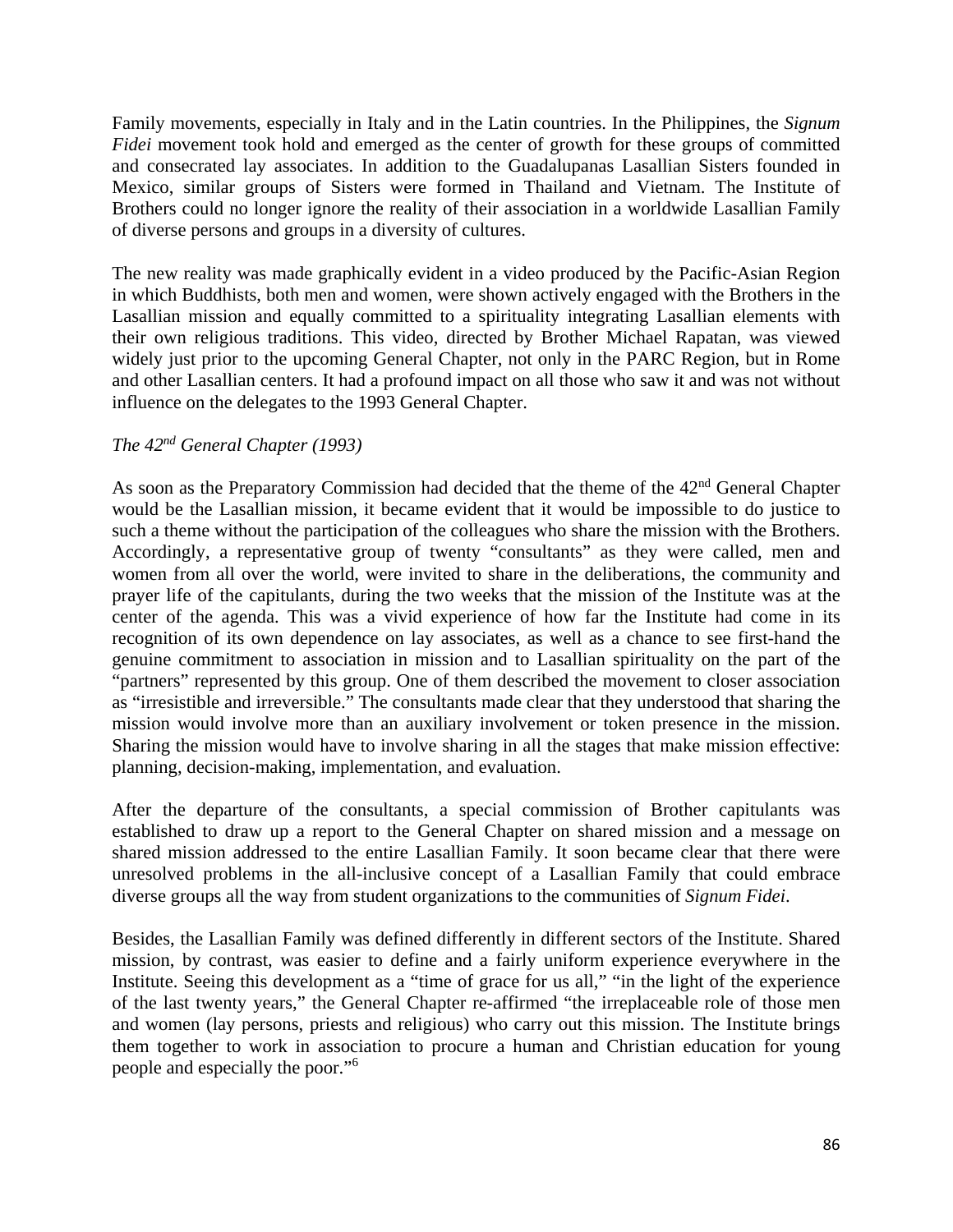In its report, the General Chapter urged that, for the future, all Lasallians together "consider Saint La Salle to be their common Father and point of reference; consider the District to be the ambit or framework of the Lasallian Family; organize Lasallian formation in its educational, spiritual and community aspects; strengthen the close relationship between 'Lasallian Family' and 'Mission of the Institute.'"<sup>7</sup> The General Chapter adopted the word "partners" to designate those who share the mission with the Brothers.

## **The Present Reality in the USA**

Among the Brothers in the USA, despite a certain reluctance at many levels, high and low, to embrace Lasallian Family movements and the more radical implications of shared mission, there is a discernible growing recognition of the extent to which the future of the Lasallian mission in this country depends on the lay partners. It is possible to identify several significant experiences of what association in the Lasallian enterprise entails concretely.

1) In the schools and other apostolic enterprises where the Brothers were once a majority, they are now a minority and in many places are likely to disappear altogether. In some still rare situations Brothers no longer hold the major administrative posts. Often lay partners are the most articulate and effective in their concern to preserve the Lasallian character of an educational enterprise.

2) Brothers are beginning to feel increasingly comfortable and even enthusiastic as they share mission and community in a mixed environment comprised of religious, clerical and lay persons; men and women; personnel both permanent and temporary (including the Brothers); variously committed Catholics and those of other faiths or no faiths at all; dedicated Lasallians and those for whom the term Lasallian constitutes a threat.

3) The Brothers' communities have become more open to other Lasallians in varying degrees and with varying frequency for social visits, meals, prayer, and even residence. Where there are volunteers involved in the mission, the community sharing is total.

4) In recent years laypersons and Brothers have been associated in programs of ongoing Lasallian formation, notably on the Regional level in the Buttimer and Lasallian Leadership Institutes; and locally in workshops, retreats, faculty days and the like where the integration of the Lasallian elements of prayer, mission, and experience of community are an essential part of the experience.

5) Many Districts have involved lay partners in planning for mission either in permanent staff positions or by participation in committees, including Chapter committees, and some role in the District Chapter itself.

6) Out of these situations, it is becoming increasingly common to hear expressed the desire of the partners to have a place in the structure of the Institute itself, a formal relationship with the welldefined privileges and responsibilities that prevail in any organizational structure. This raises the possibility of some form of membership for those who are not vowed Brothers.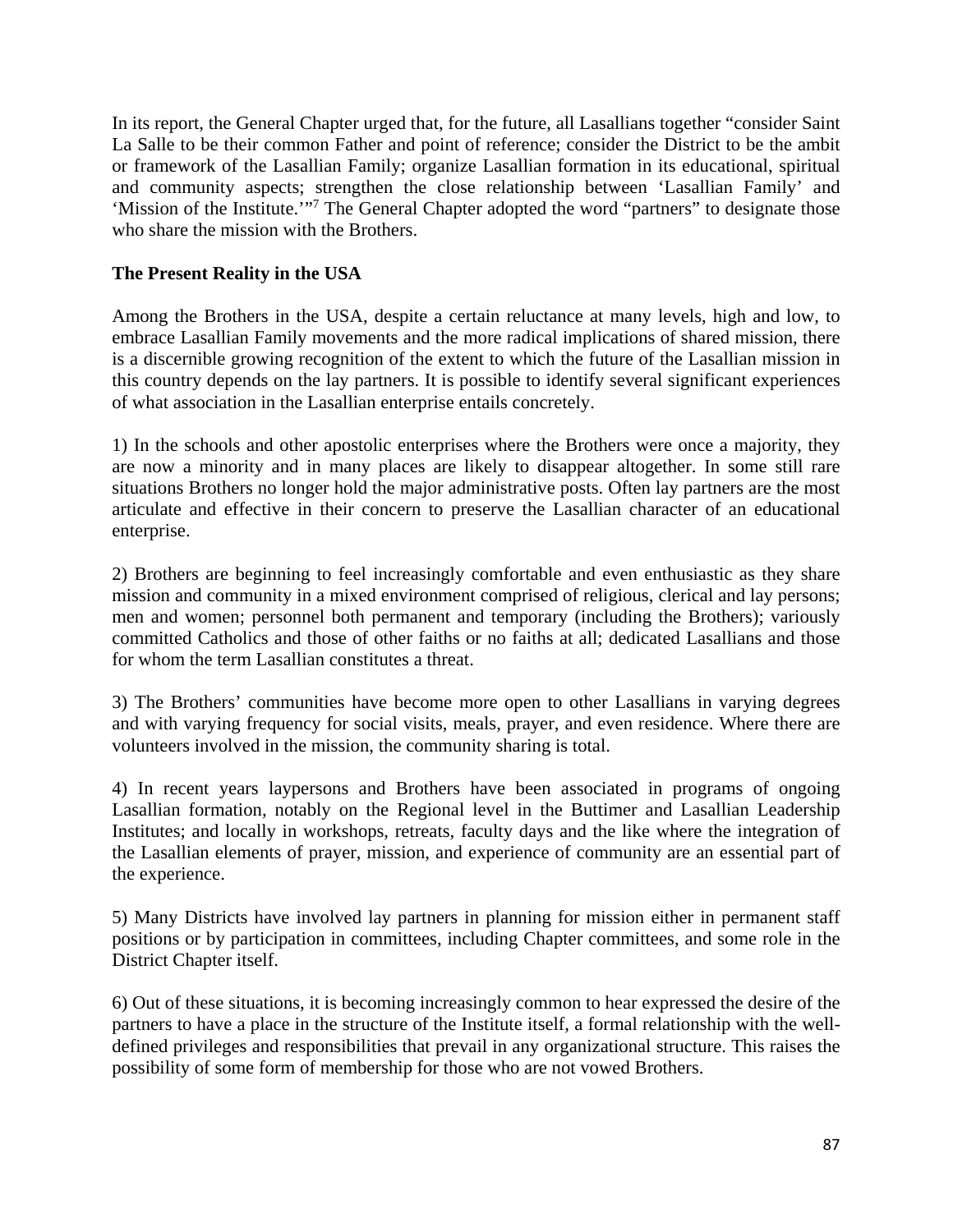#### **The Question of Membership**

In strict canonical terms the membership in the Institute, that is, the number of vowed Brothers, has been declining, as have the numbers of young men seeking admission to the Institute. The average age of the Brothers is mounting and a significant percentage is no longer active in the mission. At the same time the numbers of dedicated Lasallians who are not members is increasing, and a significant percentage of these persons are beginning to ask for a more committed, more permanent, more intimate association not only with mission but with all that the Institute can offer to those who are not vowed members. To meet this need, perhaps the time has come for the Institute to establish a new category of associates that would be different and closer to actual membership than is possible in the existing organizations that come under the umbrella of the Lasallian Family.

### *The Experience of Other Religious Institutes*

The most successful programs of lay associates in the United States seem to be those instituted by the Maryknoll Fathers and the Jesuits. For many years the Maryknollers have had an intensive formation program for lay persons and married couples wishing to join the Maryknollers in the mission fields. The Jesuit associates likewise are recruited, screened, formed over a two-year period, committed by serious but temporary "promises," and assigned to what could be called missionary situations, many of them in the inner cities. Among the Dominicans, the traditional "Third Order" approach has been supplanted by the concept of the "Dominican Family," which includes a group of dedicated men spoken of as the *donati*, who identify with the Friars, who are willing to live the life, donate their talents, and eventually consider incorporation. Much publicity has been given in the Catholic press recently to the widespread development of associates in congregations of religious women where, it seems the distinction between vowed members and associates all but disappears in terms of spirituality, community life and mission.

In 1989 there was a meeting of more than a hundred directors of religious associate memberships that was recounted in an article that eventually appeared in the Review for Religious entitled "The Associate Movement in Religious Life." In this article associate members are described as women and men, single and married, people of differing faiths, some clergy and members of other religious congregations. They are motivated to seek associate membership by a need to develop a sense of community, deepen prayer life, play a significant role in the community, and participate in decision-making, committee functions and Chapter meetings. A healthy associate program is seen as less dependent on formation and monitoring than upon the quality of the relationship between the individual lay person and the religious. The authors conclude that the more a religious congregation includes its associates in governance and community structures, the greater the commitment of the associates to the religious group.<sup>8</sup>

A survey of the many articles that have appeared describing or analyzing associate programs reveals two areas of caution that seem to emerge of the experience of the congregations. The most important one seems to be how to define the boundaries between the vowed members and the associates; how in the experience of sharing to preserve the lifestyle of each group, e.g. total and permanent commitment in a celibate community versus intermittent involvement, open options, and personal responsibilities outside the congregation; how to prevent the boundaries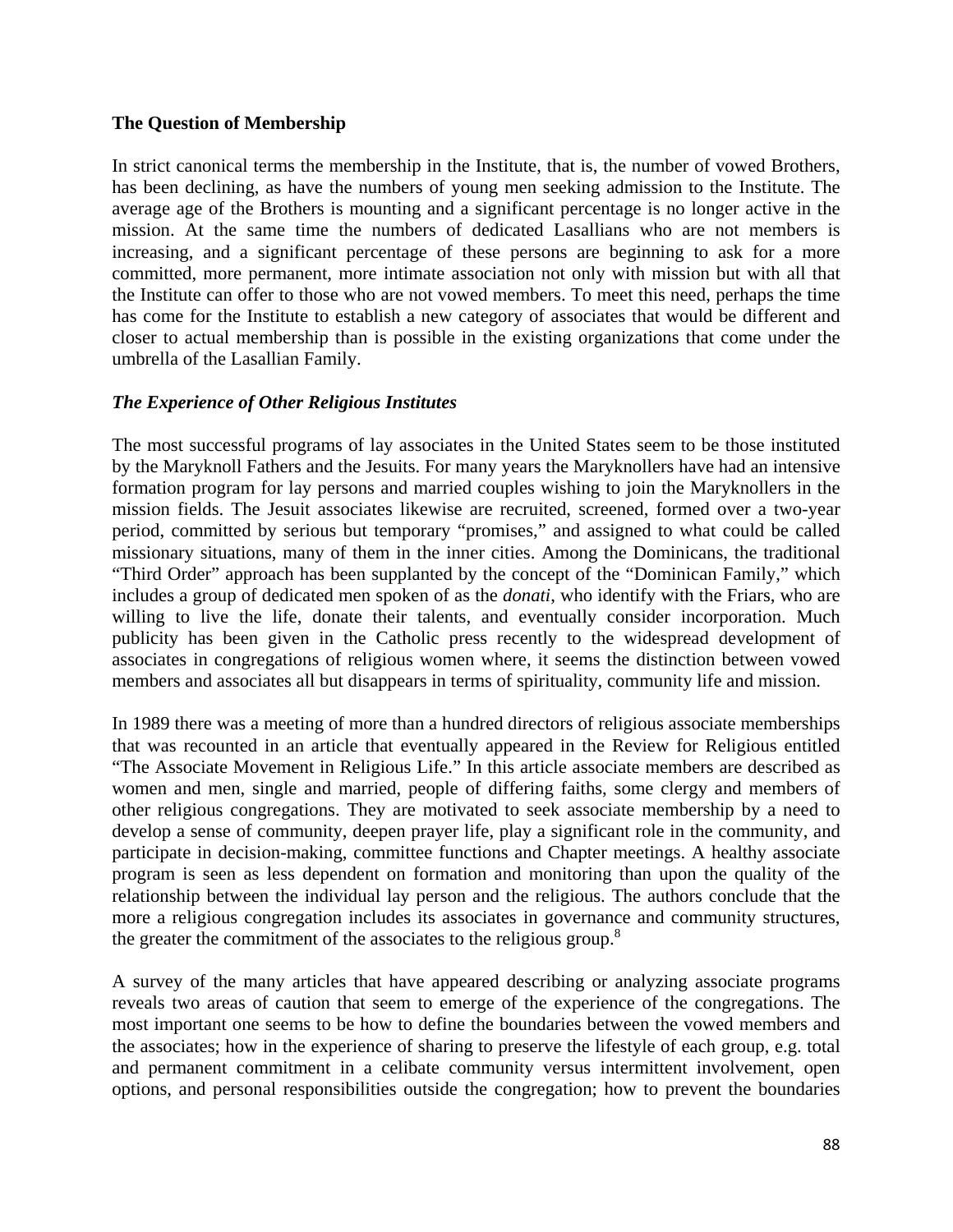from becoming barriers. The other area of conflict that seems to have arisen is structural and mostly financial in terms of insurance, liability, medical benefits, and the use of physical resources, e.g. automobiles. These concerns point to the need for a clear understanding of what association entails and what it does not.

## *Legal Constraints*

The 1983 *Code of Canon Law* provides for two forms of consecrated life: religious institutes and secular institutes. The *Code* also provides for "comparable" institutes of apostolic life. The terminology is unfortunate and often misunderstood. All three types are characterized by religious living. Secular institutes in particular demand a strong religious commitment expressed by vows or their equivalent, and all three categories could appropriately be called societies of apostolic life in one way or another. The *Code* devotes 102 canons to religious institutes, twenty to secular institutes, and fifteen to institutes of apostolic life.

The Brothers of the Christian Schools were not a religious institute in the canonical sense until the *Code* of 1917 created the category of religious congregation, so defined by simple vows as distinct from religious orders with solemn vows. Prior to that the Institute of the Brothers was (and remains) an institute of pontifical right with simple and public vows. After 1983 the Institute had the option to redefine itself in terms of the available categories, but anything less than status as a religious institute was not seriously considered. A secular institute would be out of the question, not because the FSC would become "secularized" and less religious, but because the tradition of community and mission in association would be sacrificed. Although a case might have been made for the FSC becoming an institute of apostolic life, the Brothers had become traditionally accustomed to thinking of themselves as canonical religious, often even and erroneously as a religious "order," and the religious vows of poverty, chastity and obedience had become central to the self-understanding of the Brother's vocation, even though these vows did not form part of the Founder's original structure. For the present, then, any question of extending membership would have to be regulated by the provisions of the relevant 102 canons on religious institutes in the 1983 *Code*.

David F. O'Connor in an oft-cited article in the *Review for Religious* entitled "Lay Associate Programs: Some Canonical and Practical Considerations,"<sup>9</sup> stresses the need to be clear and unambiguous in determining who is and who is not a member of an institute, especially regarding important rights and obligations. *Canon Law* and the rules of each religious institute determine that membership is constituted by the profession of the traditional vows; thus only the professed are incorporated and are truly members. O'Connor's first conclusion in this lengthy article is that with regard to lay associates, lay missioners, and lay affiliates it is more accurate not to refer to them as members. "They are not members of the institute and do not have the rights and obligations of members." He does, however, argue that "some adaptation and accommodations can be prudently made in community life so as to foster the work of evangelization with the added cooperation of lay men and women who are prepared to live and serve with them on a temporary basis." He agrees that associates should participate in some way in decisions at the local level "that will affect their lives and their apostolate." He adds that in "some real way, the associates are 'members' at the local level even though they are not members of the Institute."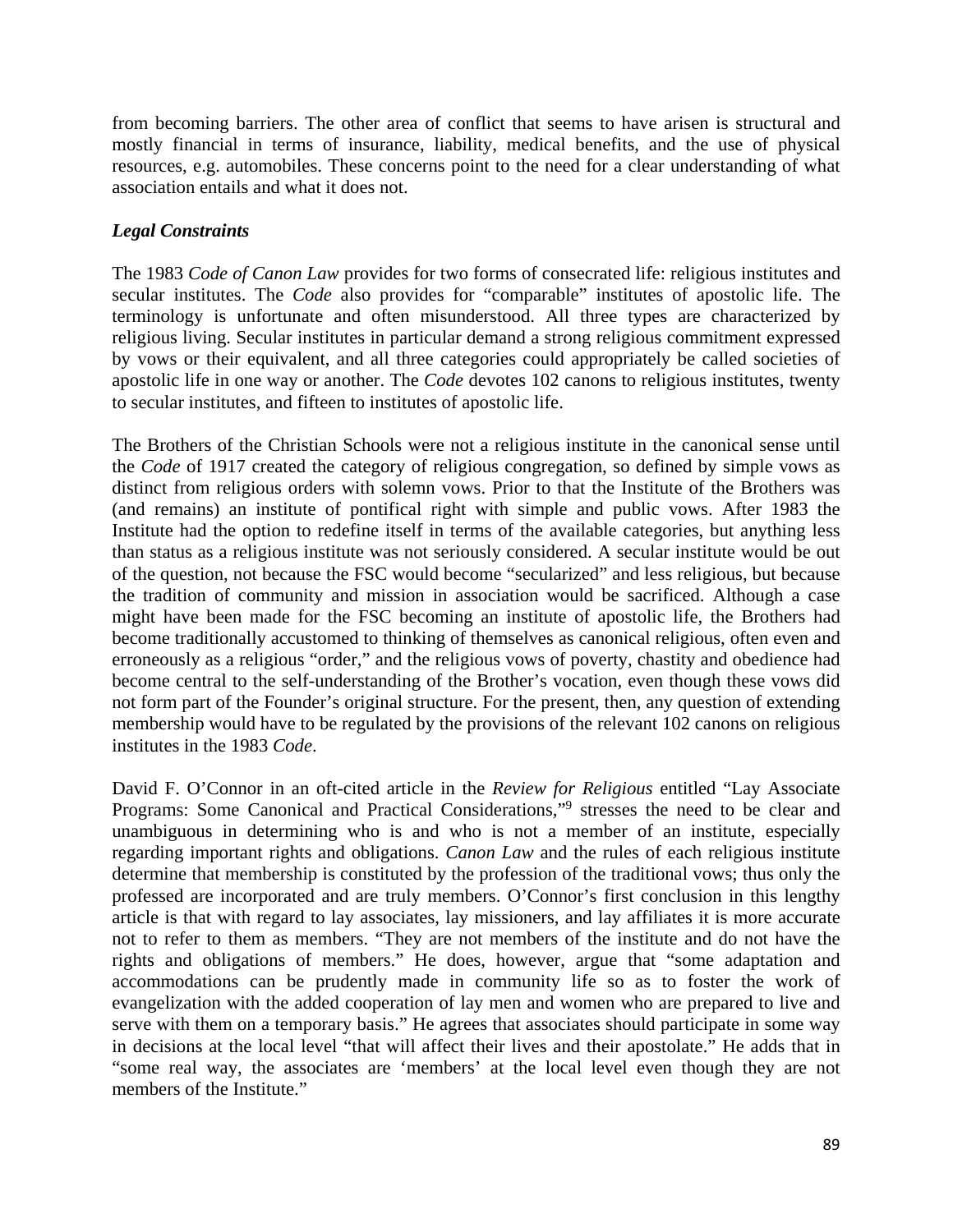#### *Possible Action for the Present*

In view of the restrictive definition of membership in the *Code of Canon Law* now in force, it might be premature at this time to open up membership in the FSC Institute to persons who are not vowed, not only because of the canonical restrictions but also in view of the complex nature of such a move. As a step toward future possibilities, the Brothers individually or the District Chapter might want to urge the General Chapter at least to begin to study the possibility of creating a structure of Lasallian Associates, differing from any of the present alternatives: *Signum Fidei*, Third Order, Lasallian associations, and Volunteers. Such a proposal would demand much study and discussion. There would be needed well-defined criteria for membership (such as participation in Lasallian formation programs, association in the specifically educational Lasallian mission, and long-term commitment expressed in some form of consecration). Also, a well-defined agreement on practical matters such as participation by associates in the life of the local community, the District and the Institute would be needed: voice and vote on matters that affect the associates; the extent to which spiritual and especially material resources are shared; extent and limits of availability for mission; matters restricted to the Brothers alone and freedom for associates to pursue their options and responsibilities as lay persons, married or single.

On the District level, it might be advantageous, for those interested in such a proposal to take some preliminary steps such as the following.

1) Initiate a serious survey to determine how many persons in a given District might be interested in joining such an associate program; why their interest cannot be satisfied within existing structures, e.g. *Signum Fidei*, Volunteer Programs, etc.; what their expectations might be if such a program were to be implemented.

2) Undertake a detailed survey of the way such programs have functioned in other institutes, especially institutes of lay religious men with a specific educational mission, if there be any such beyond the FSC.

3) Undertake a survey, after adequate preparation, to determine how much support there would be among the Brothers of a given District for the Institute to establish such a program; survey, as well, other sectors of the Institute to determine whether existing Lasallian associations are adequate to respond to the needs of the lay partners or whether a widespread demand for a closer relationship has emerged.

4) In the meantime, try to involve lay partners as much as possible in the decision making process at the local level, including finding a way around the legal restrictions on voting by nondelegates in the District Chapter.

Quite independently of the outcome of any such proposals, the Brothers, individually and in communities, will be forced to realize that in these new situations of wider sharing the perception of their identity as Brothers will depend largely on themselves. No longer will it be possible for a Brother to hide his inadequacies under the corporate and comfortable cover as being "one of the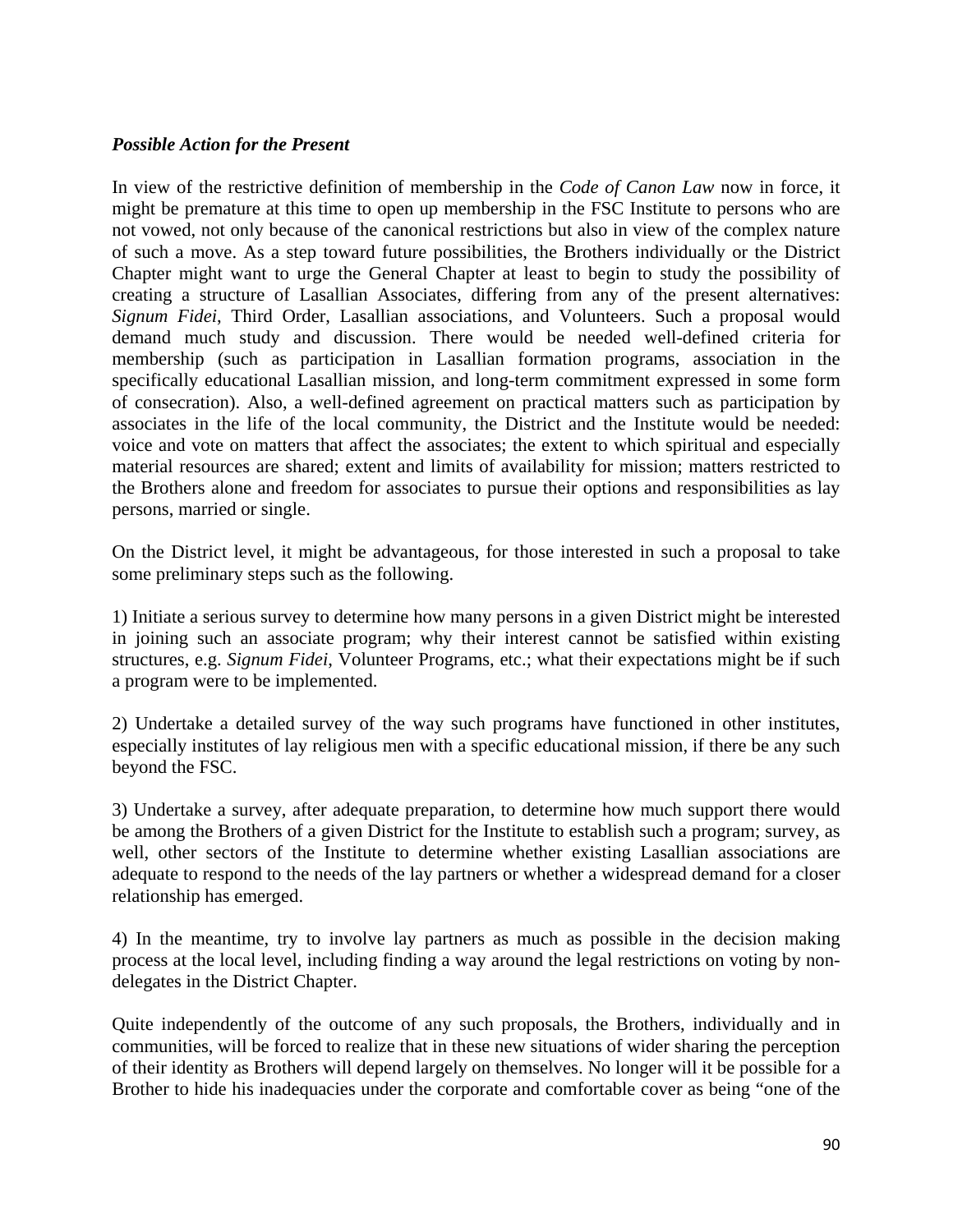Brothers." Each Brother will be challenged as never before, either alone or with one or two confreres, to bear witness to the reality of his total consecration, his commitment to his students and colleagues in the educational mission, and his positive contribution to the quality of community life. Identity will depend more and more on intrinsic factors rather than on collective and juridical categories.

### **Wider Horizons**

Over the years, Brother John Johnston, Superior General, in his pastoral letters has been urging the Brothers to move from being re-active to become pro-active in the face of today's challenges within and from outside our religious life. The question now is to what extent the Institute is prepared to become pro-active within the wider Church community to make it possible to seize new opportunities for effective religious living and apostolic mission that are being offered by a rediscovery of Gospel values, the Founder's charism and the signs of the times. Pro-activity demands a willingness to change or abandon traditional structures, something that at the moment, in view of the operative policy among Roman authorities, is all but impossible not only for religious life but for almost every other aspect of Church life.

But this situation need not be forever. There have been moments of discontinuity in Church life before and there is reason to suppose, if the guarantee of the creative gift of the Spirit means anything, that there will be such again. The question is whether a worldwide institute incarnated in a variety of cultural situations and engaged in a specifically educational mission has the flexibility and the common will to re-examine its structure in the light of the challenges and options that loom on the horizon. More concretely, the question is to what extent the Brothers, who after all are the Institute, are prepared at least to consider for the future, certain ideological and structural revisions such as those listed below.

1) Can we shift the discussion on the nature and survival of "religious life" in apostolic institutes to a discussion of "future possibilities for structured religious living"? This would mean abandoning the definition of religious life as a fixed state, in gender homogeneous communities, identified by profession of the perpetual vows of poverty, chastity, and obedience. Religious communities based on other premises already exist. As a fruit of the 1994 Synod on Religious Life, the Apostolic Constitution *Vita Consecrata*, under the heading "New Forms of Evangelical Life" notes their existence in these words:

The originality of the new communities often consists in the fact that they are composed of mixed groups of men and women, of clerics and lay persons, of married couples and celibates, all of whom pursue a particular style of life. These communities are sometimes inspired by one or another traditional form adapted to the needs of society. Their commitment to the evangelical life also takes on different forms, while, as a general rule, they are all characterized by an intense aspiration to community life, poverty and prayer. Both clerics and lay persons share in the duties of governing according to the responsibilities assigned to them, and the apostolate focuses on the demands of the new evangelization.<sup>10</sup>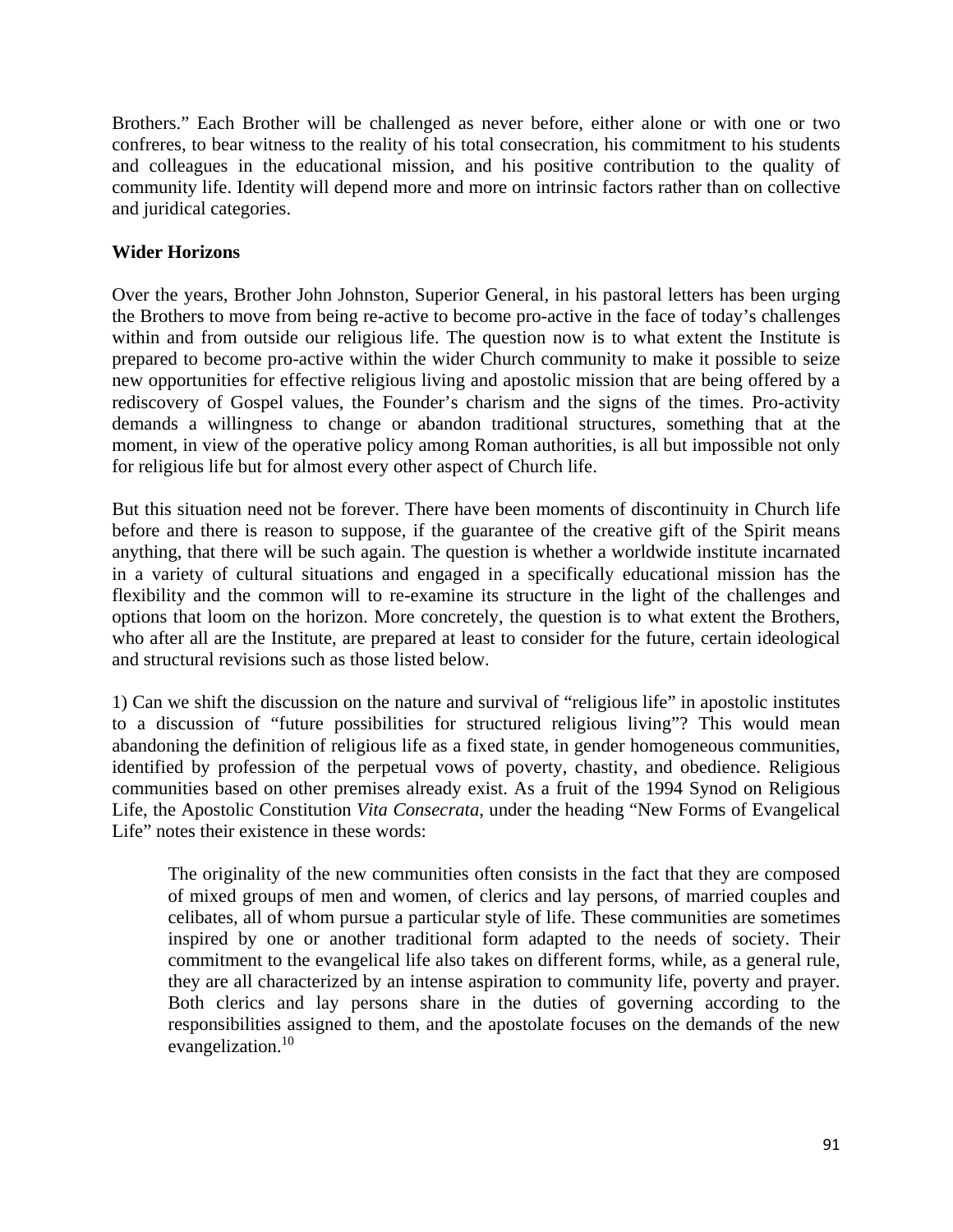For traditional religious institutes such as the FSC, a variety of options present themselves. The Institute, as has been mentioned, already encourages such groups that take their inspiration from De La Salle and are dedicated to the Lasallian educational mission. But if the vitality and pro-activity is found largely in these new forms of religious living, then the question arises whether the Institute is prepared to consider more open ways of defining religious life itself and membership in it. There is also the question of what structures to retain (some structure surely is needed) to preserve the Institute's identity and missionary focus for transmission to future generations. Such considerations imply lobbying to revise and open up the present restrictions in the *Code of Canon Law* and in the policies of the Roman Curia.

2) Perhaps it is time once and for all to abandon the language and the mindset of "evangelical counsels," the "life (or state) of perfection," "the consecrated life," and to speak no longer about "vocations" solely in terms of recruiting clerics and members for religious institutes. These exclusivist expressions imply the presence of an elite group in the Christian community, a sort of Christian version of "the chosen people." It is salutary to recall that Israel and the first Jewish converts to Christianity, including "The Twelve" apostles, were unprepared to open up the Christian message to the gentiles until the apostle Paul, inspired by his encounter with the risen Christ and the power of the Spirit, forced the issue. There may be a lesson there for the contemporary Church, with its reluctance to adapt to American, African, Asian, and feminist preoccupations, and a lesson as well for religious institutes reluctant to break loose from traditional and juridical concepts of membership.

Likewise, it is a mistake to limit consecration to those bound by the vows of religion as if they alone could say "I consecrate myself entirely to you to procure your glory as far as I am able and as you will require of me." The language of consecration as defining religious life was much employed at the time of the 1994 Synod on Religious Life, leaving aside for all practical purposes the undeniable consecratory element in Christian baptism. Thus José Cristo Rey García Paredes addressing the 1993 General Chapter could differentiate the Brothers as consecrated lay Christians (*christifideles laici consecrati*) from laymen and women as secular lay Christians (*christifideles laici seculares*).11

Yet the co-option of consecration as the distinguishing mark of the members of religious institutes was already undermined in discussions on the reality of the lay vocation in the Church. The words consecration, sacrifice, and sacrament are all rooted in the Latin word sacra, which means "holy" or "other" related to the holiness of God who is totally "Other," who alone is holy. Consecration implies separation from all that is not holy, but not separation from all that participates in the holiness of God in varying degrees. The theological basis for the role of the laity is precisely the consecration in baptism and the participation in the sacramental life of the Church. Therein is the root of the call to holiness, to mission, to a *vita consecrata*, a consecrated life of "otherness" as Christians. The difficult question to be faced, as the Consecration Commission in the Institute's 39<sup>th</sup> General Chapter (1966-1967) already realized, is to determine what it is precisely that consecration by vows adds to the more fundamental consecration rooted in baptism and the sacramental Christian life. It is interesting to remind ourselves that John Baptist de La Salle considered as consecrated all of the members of his Institute at a time when vows were optional and when many Brothers had no vows. For him, religious consecration consisted in becoming "other" by leaving the world to join an apostolic community.12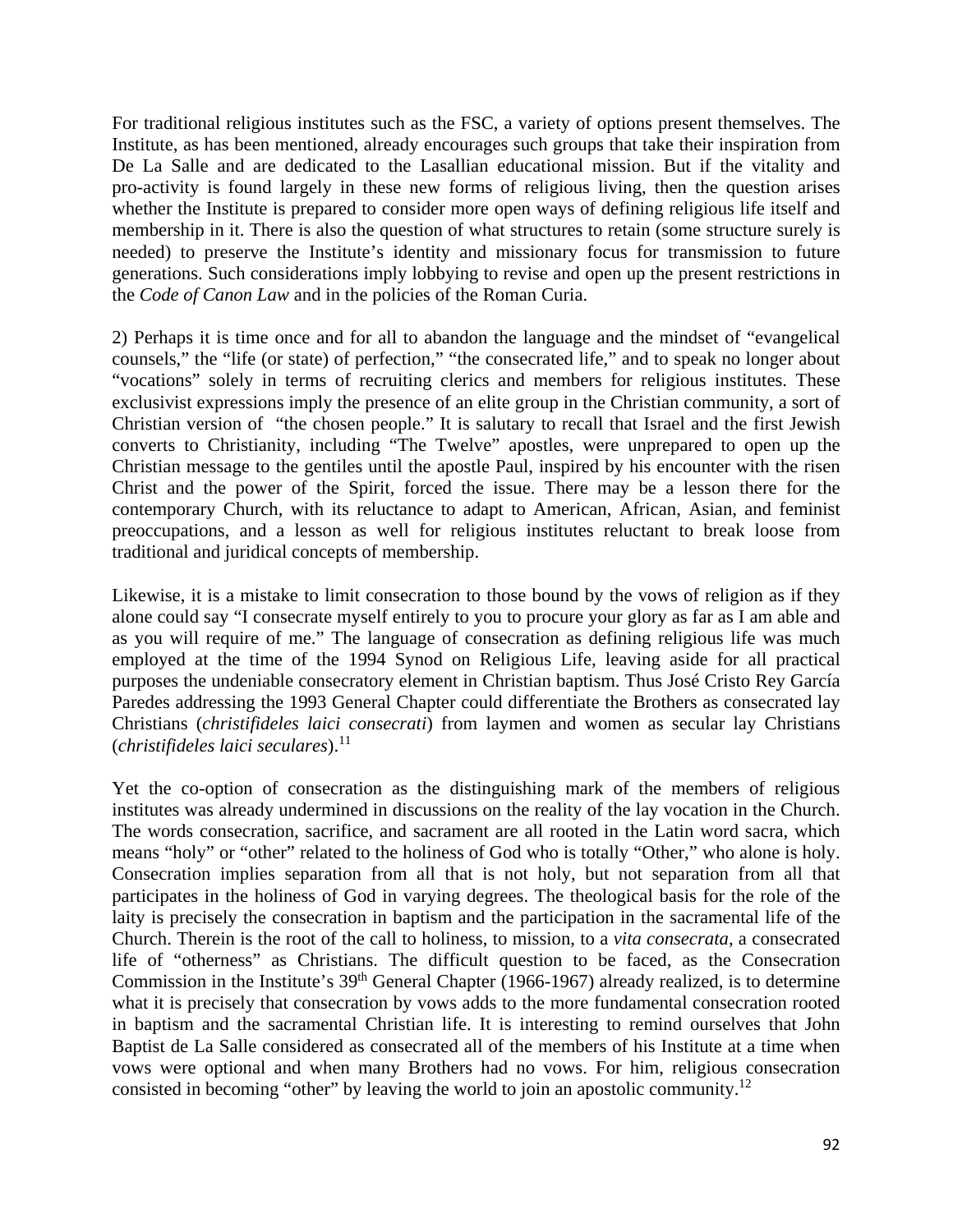3) Since it is the consecration by vows that does in fact distinguish members of religious institutes from other consecrated Christians, it may be time to begin anew the discussion of what the traditional vows mean in practice and whether some alternate form might better distinguish the "otherness" that constitutes religious life.

This is not to deny that the vows of poverty, chastity and obedience do in fact address fundamental problem areas in human life about which the Gospel has something to say. There is a Gospel way of looking at possessions, poverty and the poor, the use or abuse of the sexual function, and the use or abuse of power and authority. And the Gospel message on possessions, sex, and power is addressed to anyone who wants to be called Christian. That being so, as with consecration itself, it remains to determine how effectively the vows differentiate vowed religious from other Christians without implying either privileged status in or separation from the rest of the Christian community.

There are signs that the religious themselves, especially in apostolic institutes, are beginning to question whether it is the reality of poverty, chastity (as distinct from celibacy), and obedience, that constitute the self-understanding of their consecration. It is mission in its Gospel sense energized in a prayerful community that seems to be emerging as the focal point of dedication and self-definition. At the same time, it must be admitted that many religious still take the vows seriously and would probably, if asked, want to maintain them even if they are not of paramount concern in their daily religious living. There are those for whom being professed "religious" with the three vows has become part of their self-identity. It may not be altogether futile, however, at least to begin to think and to dialogue about how to adjust the vow structure to take into better account the needs of today's changing Church and multicultural world, the vocation crisis, the demands of the mission, and the experience of those engaged in new forms of religious life.

4) There is no question that even to consider such proposals entails a high element of risk, especially to the identity of the Brothers. In the presently unlikely possibility that such structures would fall into place, what would be the distinctive vocation and the distinctive role of the Brother? One possibility is that the Brother as a distinct entity in an Institute of mixed membership would effectively disappear, a loss that could only be justified if compensated by a wider community sharing, a more profound experience of religious life, and a more effective mission. Another possibility, one often suggested, might be to institutionalize different classes of membership with a core of Brothers (and Sisters?) opting for celibacy and a more permanent commitment to the community and mission. To this core might be entrusted the preservation and authenticity of the Lasallian character of the total enterprise, to be "the heart, the memory and the guarantors [but not the control] of the Lasallian charism," to use the language of the 1993 message on shared mission.<sup>13</sup> The least risky possibility would be to accept the status quo, to hope against all the evidence that the present trends will somehow be reversed. But that option might ultimately involve the greatest risk of all, the risk of increasing irrelevance and ineffectiveness, the risk of ultimate disappearance altogether.

John Baptist de La Salle lived with risk all his life and faced it with faith and creativity. In his meditation for June 11, he reminded the Brothers that they were like Saint Barnabas setting out to sea without oars, relying on the Spirit to arrive at an as yet unknown destination.<sup>14</sup> In the